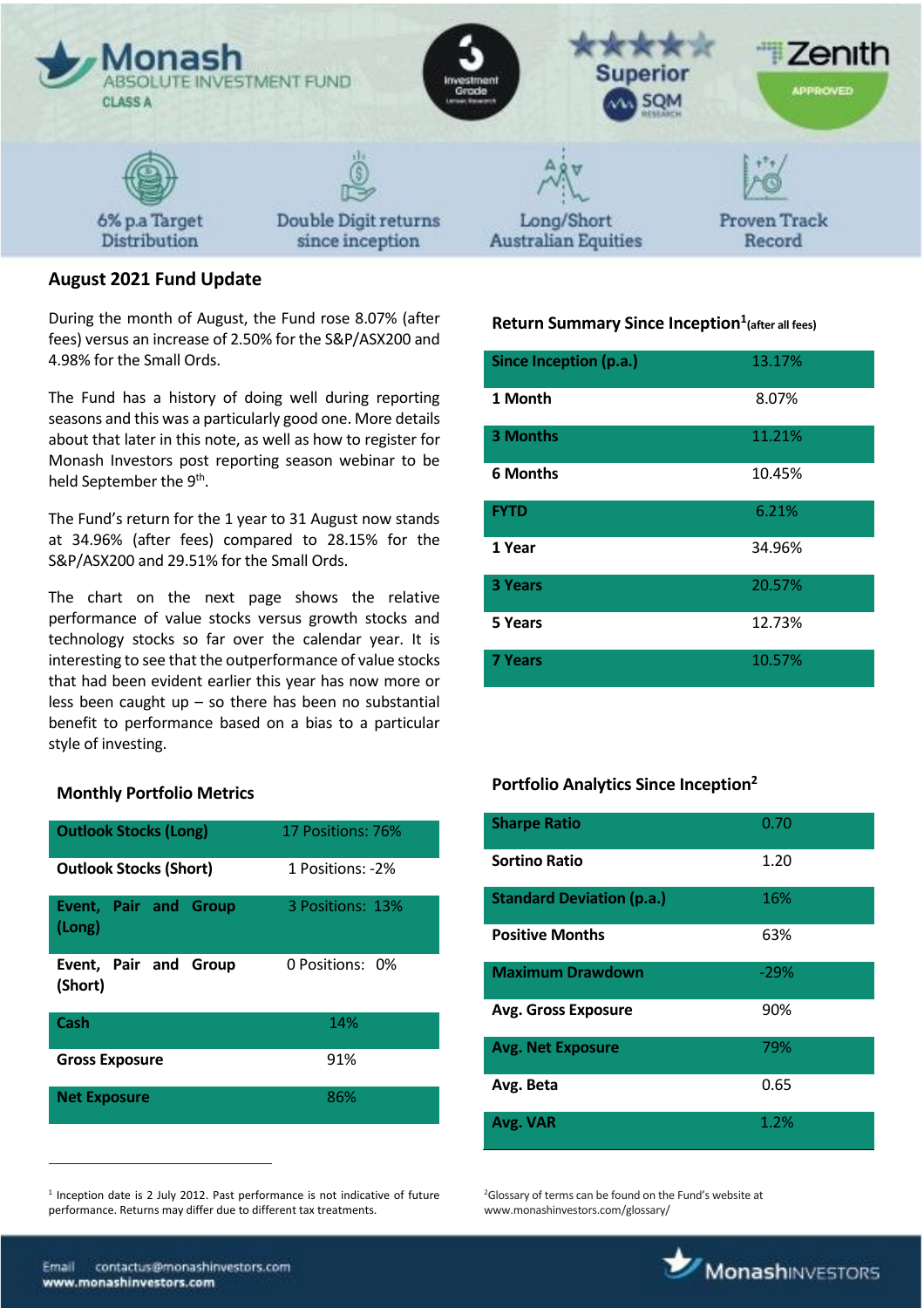

#### **Results Season**

The top positions are ranked in the table below from largest to smallest, based on the day of their result. Of the 9 stocks held, four beat consensus expectations for earnings and guidance and one missed. The one stock shorted downgraded its guidance, and while this was a miss, it was positive to the portfolio.

This ratio of 5 beats and 1 miss out of the top 10 stocks is unusually a good result and goes a long way to explaining the high single digit return achieved for the portfolio this month.

Lovisa was a particular highlight. It rose 18% on the day of its result<sup>3</sup> and 25% over the course of the month.

Lovisa is a vertically integrated jewellery retailer that sells through stores in shopping centres, its online sales are currently small but grew at 178% last year. Although trading continues to be impacted by lockdowns in Australia & NZ, the northern hemisphere is emerging strongly as restrictions ease. It's like for like sales growth was +38% on a total sales growth of +56% in the first 8 weeks since 30 June. Essentially, the recovery is playing out as hoped.

Store rollout momentum continued with 87 of the newly acquired European Beeline stores, and a further 22 new stores being opened (net of closures). Around the world they have 540 stores, 177 of which are in Australia & NZ. With only 158 stores in Europe and 63 in the USA they have a long growth pathway ahead of them. We expect them to continue to grow their network by at least 10% p.a. for some time.

They have managed their business well through this difficult period with margins comparable to the average of their last 7 years.

 $\overline{a}$ 



 $^3$  https://cdn-api.markitdigital.com/apiman-gateway/ASX/asx-research/1.0/file/2924-02411830-3A573805?access\_token=83ff96335c2d45a094df02a206a39ff4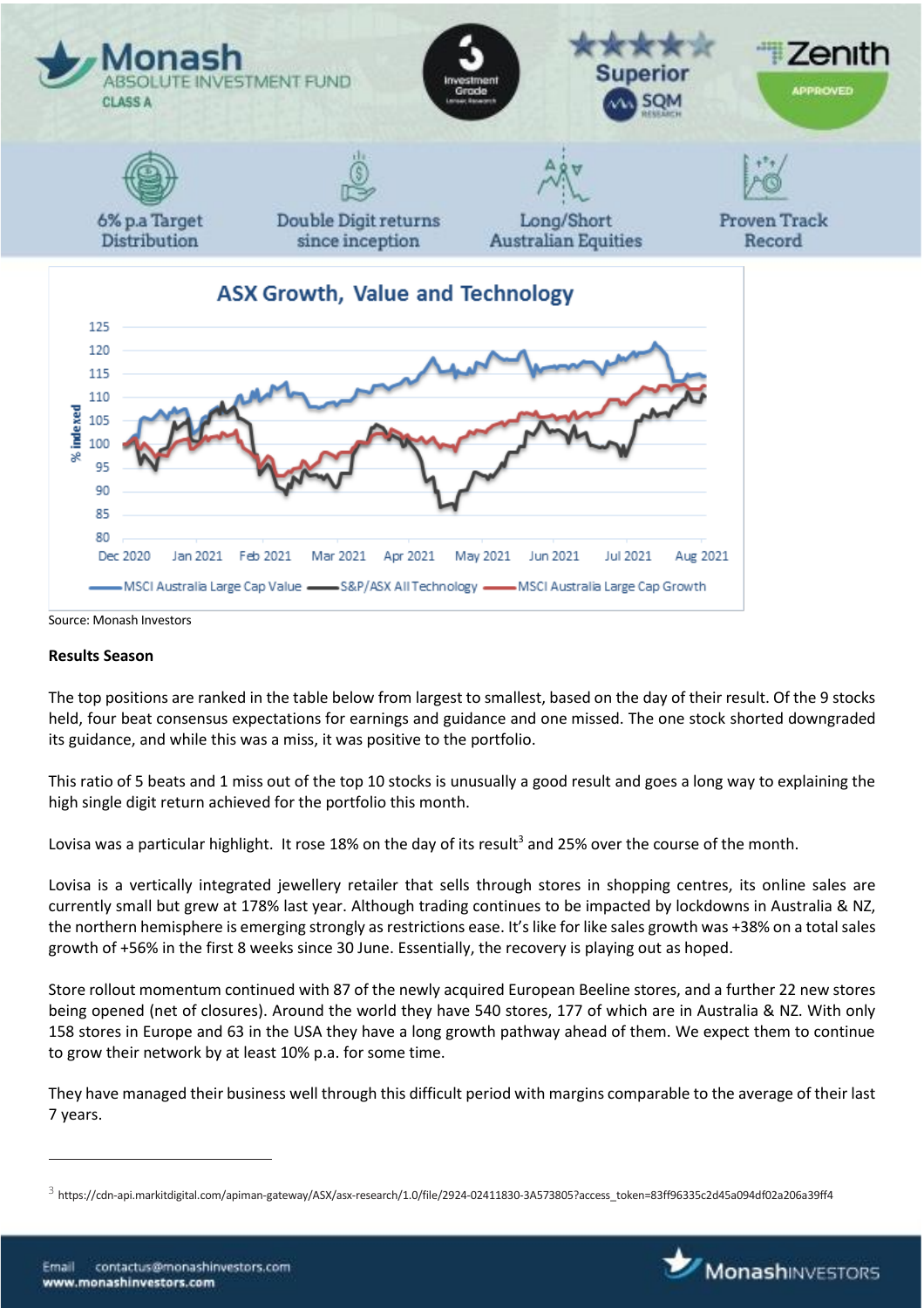| <b>Monash</b><br>ABSOLUTE INVESTMENT FUND<br><b>CLASS A</b> |                                         | <b>Superior</b><br>Investment<br>Grade<br><b>AN SQM</b><br><b>Lensair, Banarant</b> | Zenith<br><b>APPROVED</b>     |
|-------------------------------------------------------------|-----------------------------------------|-------------------------------------------------------------------------------------|-------------------------------|
|                                                             |                                         |                                                                                     |                               |
| 6% p.a Target<br><b>Distribution</b>                        | Double Digit returns<br>since inception | Long/Short<br><b>Australian Equities</b>                                            | <b>Proven Track</b><br>Record |

| <b>Top Holdings</b><br>August 2021              | <b>Business Description</b>                      | <b>Result Announcement</b> | <b>Month Return</b> |
|-------------------------------------------------|--------------------------------------------------|----------------------------|---------------------|
| Lovisa                                          | <b>Jewelry Retailing</b>                         | <b>Beat</b>                | 25%                 |
| <b>Telix</b>                                    | <b>Nuclear Medicine</b>                          | In Line                    | 21%                 |
| <b>Healthia</b>                                 | <b>Physiotherapy and Podiatry</b>                | In Line                    | 3%                  |
| <b>People Infrastructure</b>                    | <b>Workforce Management</b>                      | <b>Beat</b>                | $-7%$               |
| <b>Electro Optic Systems</b>                    | <b>Laser Tracking Applications</b>               | <b>Miss</b>                | $-15%$              |
| <b>Australian Strategic</b><br><b>Materials</b> | <b>Rare Earths Mining and</b><br><b>Refining</b> | In Line                    | 35%                 |
| <b>Nearmap</b>                                  | <b>Aerial Imaging</b>                            | In Line                    | 3%                  |
| <b>Uniti Group</b>                              | <b>Broadband Provider</b>                        | <b>Beat</b>                | 24%                 |
| QBE                                             | <b>Insurance</b>                                 | <b>Beat</b>                | 9%                  |
| <b>Short: AGL</b>                               | <b>Utilities</b>                                 | <b>Miss</b>                | $-11%$              |

#### **Monash Investors Webinar – PLEASE REGISTER FOR THE WEBINAR [HERE](https://us02web.zoom.us/webinar/register/2116296781782/WN_mV9Q4dxbSCOxBF4RYjfgCw)**

You are invited to register for the post reporting season investment update from Monash Investors on **Thursday 9th September 2021**. Details are below.

- **Date:** Thursday, 9th September 2021
- **Time:** 11am (NSW, ACT, VIC, TAS, QLD) 10.30am (SA, NT) 9.00am (WA)

During the webinar, Simon Shields from Monash Investors will discuss the following:

- A brief summary on Monash Investors and what they are trying to achieve
- Key holdings within the portfolio and how they performed during the reporting season
- An overview of major changes within the portfolio
- An update on how Monash Investors approaches stock shorting and examples of how it has added value to the portfolio
- A brief commentary on recent investment performance and the outlook for key position in the portfolio
- An opportunity for Q&A

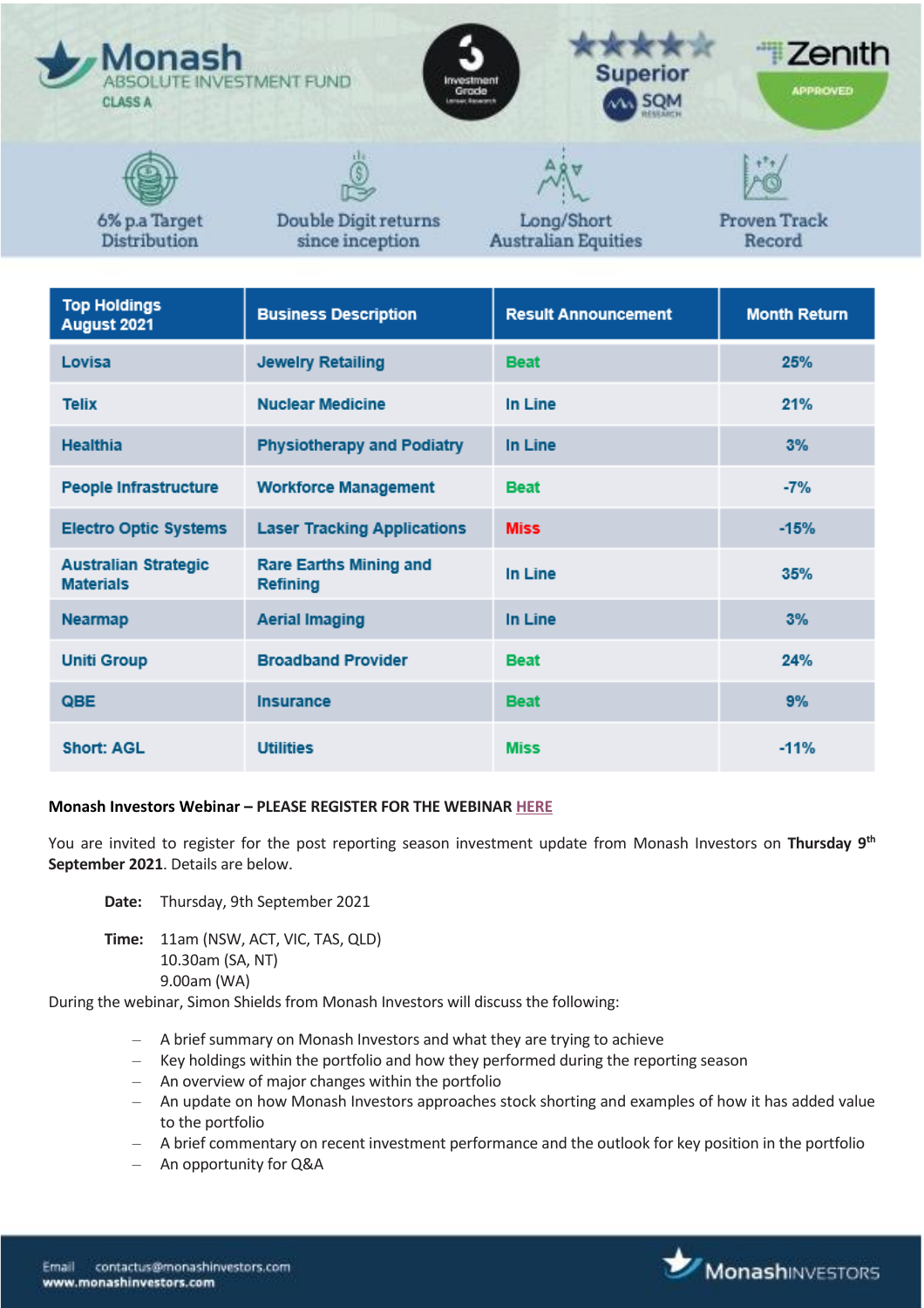

If you are unable to attend, please still [register](https://us02web.zoom.us/webinar/register/2116296781782/WN_mV9Q4dxbSCOxBF4RYjfgCw) and we will send you a link so you can watch the webinar on-demand following the webinar which will be made available on Monash Investors website

## **For all business development enquiries, please contact Winston Capital Partners (Acting on behalf of Monash Investors)** [monashinvestors@winstoncapital.com.au](mailto:monashinvestors@winstoncapital.com.au)

### **For all investors enquiries, please contact**

Link Fund Solutions Pty Limited (Acting on behalf of the Fund) +612 9547 4311 [LFS\\_registry@linkgroup.com](mailto:LFS_registry@linkgroup.com)

This Document is issued by Monash Investors Pty Limited ABN 67 153 180 333, AFSL 417 201 ("Monash Investors") as authorised representatives of Winston Capital Partners Pty Ltd ABN 29 159 382 813, AFSL 469 556 ("Winston Capital") for the provision of general financial product advice in relation to the Monash Absolute Investment Fund ARSN 606 855 501 ("Fund")). Monash Investors is the investment manager of the Fund. The Trust Company (RE Services) Limited ABN 45 003 278 831, AFSL 235 150 ("Perpetual") is responsible entity of, and issuer of units in, the Fund. The inception date of the Fund is 2nd July 2012. The information provided in this document is general information only and does not constitute investment or other advice. The content of this document does not constitute an offer or solicitation to subscribe for units in the Fund or an offer to buy or sell any financial product. Accordingly, reliance should not be placed on this document as the basis for making an investment, financial or other decision. This information does not take into account your investment objectives, particular needs or financial situation. Monash Investors, Winston Capital and Perpetual do not accept liability for any inaccurate, incomplete or omitted information of any kind or any losses caused by using this information. Any investment decision in connection with the Fund should only be made based on the information contained in the disclosure document for the Fund. A product disclosure statement ("PDS") issued by Perpetual dated 1 July 2021 is available for the Fund. You should obtain and consider the PDS for the Fund before deciding whether to acquire, or continue to hold, an interest in the Fund. Initial Applications for units in the Fund can only be made pursuant to the application form attached to the PDS.

Performance figures assume reinvestment of income. Past performance is not a reliable indicator of future performance. Comparisons are provided for information purposes only and are not a direct comparison against benchmarks or indices that have the same characteristics as the Fund. Monash Investors, Winston Capital and Perpetual do not guarantee repayment of capital or any particular rate of return from the Fund and do not give any representation or warranty as to the reliability, completeness or accuracy of the information contained in this document. All opinions and estimates included in this document constitute judgments of Monash Investors as at the date of this document are subject to change without notice. Perpetual is not responsible for this document.

In relation to the target distribution, this is a target return only. There is no guarantee the Fund will meet its investment objective. The payment of a quarterly distribution is a goal of the Fund only and neither Monash Investors or Perpetual provide any representations or warranty (whether express or implied) in relation to the payment of any quarterly cash income. The Fund reserves the discretion to amend its distribution policy.

The rating issued 09/2021 is published b[y Lonsec Research Pty Ltd](http://www.lonsec.com.au/) ABN 11 151 658 561 AFSL 421 445 (Lonsec). Ratings are general advice only, and have been prepared without taking account of your objectives, financial situation or needs. Consider your personal circumstances, read the product disclosure statement and seek independent financial advice before investing. The rating is not a recommendation to purchase, sell or hold any product. Past performance information is not indicative of future performance. Ratings are subject to change without notice and Lonsec assumes no obligation to update. Lonsec uses objective criteria and receives a fee from the Fund Manager. Visit lonsec.com.au for ratings information and to access the full report. © 2020 Lonsec. All rights reserved.

The rating contained in this document is issued by SQM Research Pty Ltd ABN 93 122 592 036 AFSL 421913. SQM Research is an investment research firm that undertakes research on investment products exclusively for its wholesale clients, utilising a proprietary review and star rating system. The SQM Research star rating system is of a general nature and does not take into account the particular circumstances or needs of any specific person. The rating may be subject to change at any time. Only licensed financial advisers may use the SQM Research star rating system in determining whether an investment is appropriate to a person's particular circumstances or needs. You should read the product disclosure statement and consult a licensed financial adviser before making an investment decision in relation to this investment product. SQM Research receives a fee from the Fund Manager for the research and rating of the managed investment scheme.

The Zenith Investment Partners (ABN 27 103 132 672, AFS Licence 226872) ("Zenith") rating (assigned MON0001AU June 2021) referred to in this document is limited to "General Advice" (s766B Corporations Act 2001) for Wholesale clients only. This advice has been prepared without taking into account the objectives, financial situation or needs of any individual and is subject to change at any time without prior notice. It is not a specific recommendation to purchase, sell or hold the relevant product(s). Investors should seek independent financial advice before making an investment decision and should consider the appropriateness of this advice in light of their own objectives, financial situation and needs. Investors should obtain a copy of and consider the PDS or offer document before making any decision and refer to the full Zenith Product Assessment available on the Zenith website. Past performance is not an indication of future performance. Zenith